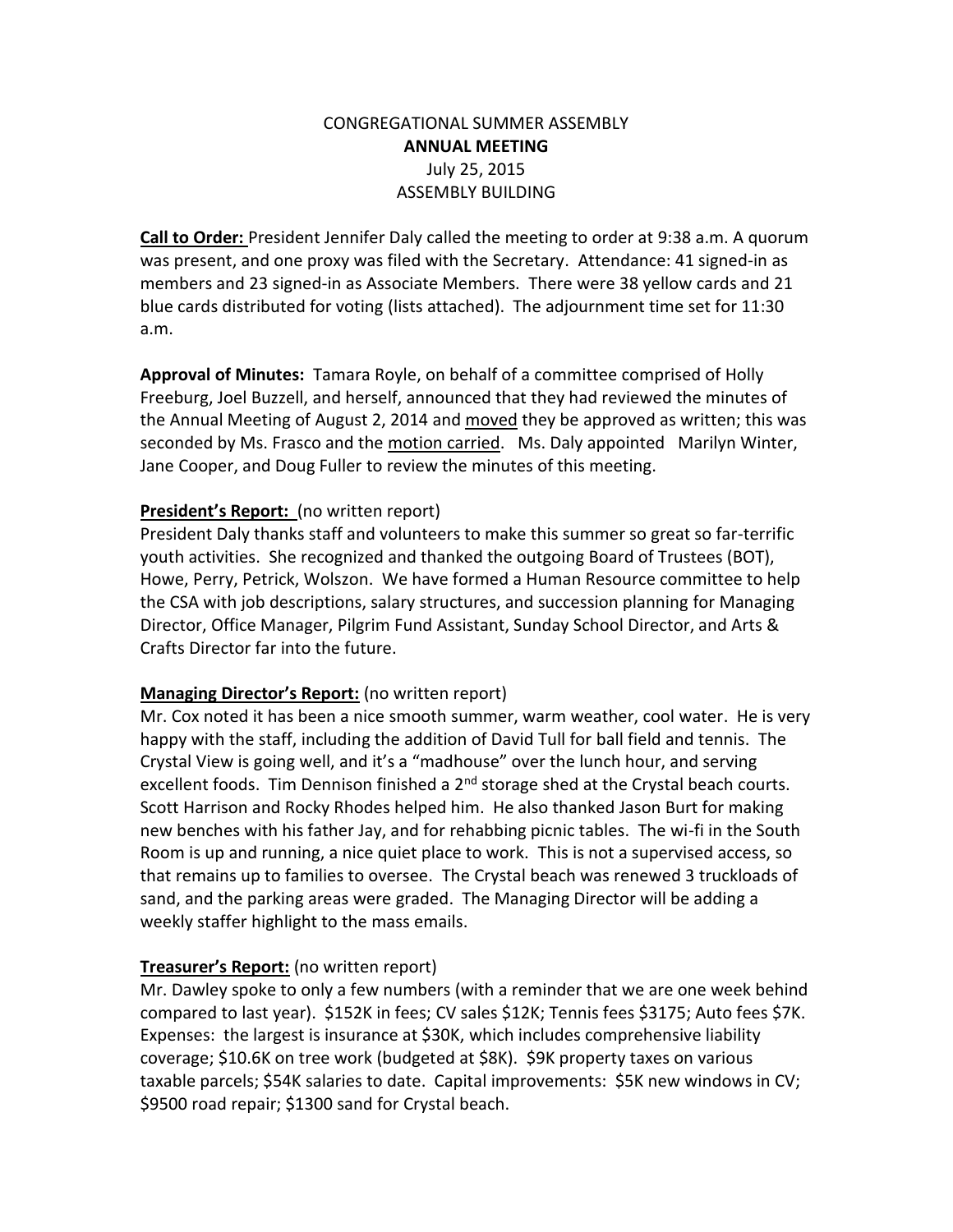Question about \$48,000 in CV expenses. This includes salaries, which are excluded when final budget is done.

### **Archivist's Report:**

Ms. Cooper reported that all are encouraged to view the website with a link to the Benzie Museum. Many are generously dropping photos off for the Archives, but please put names on them if you are going to do that. Molly Harrison found a lot of old children's operetta scripts in the attic of the costume room, so those will be archived properly. Many thanks to Tammy Royle for leaving the Archives in such an excellent condition.

### **Women's Association Report:**

Ms. O'Neal reported that she and Susan Baker will co-chair the programming of the WAthe Arts and Crafts Fair and the WA Annual Meeting. All other programs can be funded when volunteers step forward to host the events. Please see them or Jan Lauerman for information.

Vote to approve these reports: Ms. Burroughs moved, and Ms. Royle seconded approval of these reports. APPROVED

#### **FUND REPORTS**

## **Education "Scholarship" Fund:**

Carole Edmunds reported that the fund received \$35K in donations in 2014 which included a \$10K gift from the CSA Board. The CSA awarded 12 scholarships for a total of \$25K in 2015. The names of these students will be announced in August. The balance in the fund is approximately \$12K with \$23K in the reserve account. Award totals since the 1993 inception of the fund is \$421K. New this year is the ability through Merrill Lynch to accept gifts of stocks and equities.

#### **Pilgrim Fund** (written report)

Mr. Pray reported that the fund is safe even though the Pirate King is in charge (a reference to recent Gilbert & Sullivan night). The fund is growing nicely, but it is not our purpose to grow "unspent" so if you have ideas for things needing funds, please let the committee know. Mr. Pray is working to stay current with taxable receipts, and is in process of switching from a manual record-keeping system to an electronic one that will automatically generate receipts. Last year, in consultation with the Spiritual Life committee, the fund donated to charities. Monies given to Church World Service in the past (due to influence of Telfer Mook) were not sent this year as the organization's focus has shifted. The committee decided to revert those monies to a local Benzie County charities: the Maples, Benzie Habitat for Humanity, Benzie food pantry, BACN, and Grow Benzie. One comment: is there a quicker way to get donations to the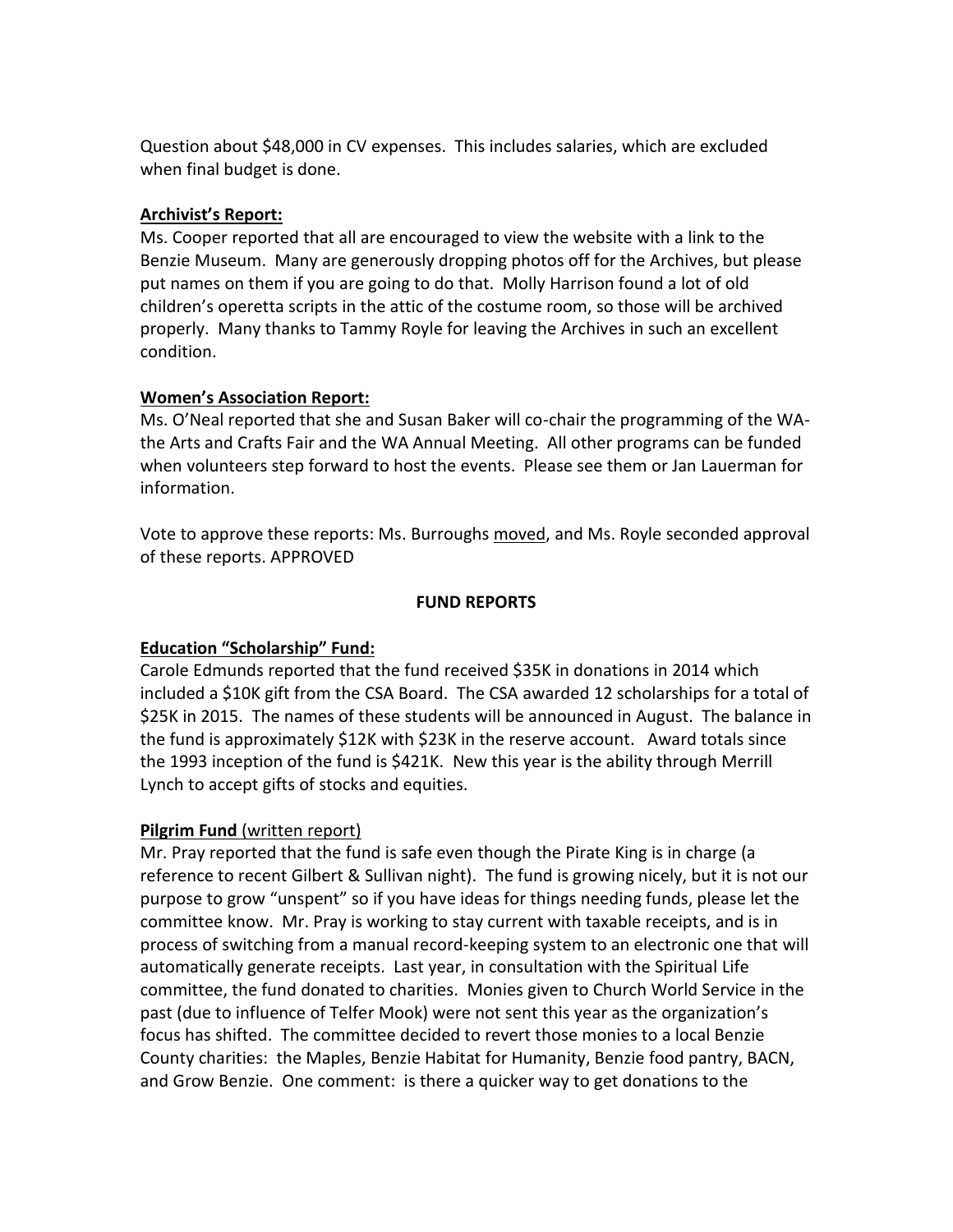Frankfort bank? Mr. Pray answered that it is complicated because more than one person has to sign the checks and the checks go to different addresses.

### **Preservation Fund**

Mr. Lauerman restated the purpose of the fund is to keep monies aside to maintain and enhance and protect the capital assets of the CSA. Donations are not tax deductible. Currently the fund has \$476K in its investment account following the allocation policy of 40% bonds, 50% equities, 10% cash. We have received about \$1K this year in donations.

Mr. Gosnell moved, and Mr. Iles seconded approval of the fund reports. APPROVED

## **COMMITTEE REPORTS**

**Budget Committee:** (written report)

### **Buildings and Grounds:** (written report, no action)

Mr. Buzzel reported that the purpose of the committee is to hold Mother Nature and Father Time to budget.

#### **Bylaws:**

No report

## **Calendar:**

No report. Please contact Mr. Cox or Ms. Schopp for anything you wish to be on the 2016 calendar.

## **Citation Committee**

Ms. Cooper reported that this year's recipients of the Citation were Barbara and Frank Sommers.

## **Communications:** (written report)

Mr. Fuller reported that the committee is responsible for the website, the Facebook page, and the mass email list and keeping all up to date. The mass email will be soon updated with new information from this summer's registrations. It was asked if the website is being monitored for number of hits. Yes. The new site went up in early June, and the most popular articles have had about 600-700 hits. The FB page can have up to 2,000 hits. A comment of thanks and praise for such a great website. Mr. Fuller announced that he is stepping down after 10 years and that Holly Freeburg will be taking over. Mr. Buzzell thanked him publicly to a round of applause.

## **Construction Review:** (no report)

**Crystal View:** (no report, instead embedded in Managing Director's report)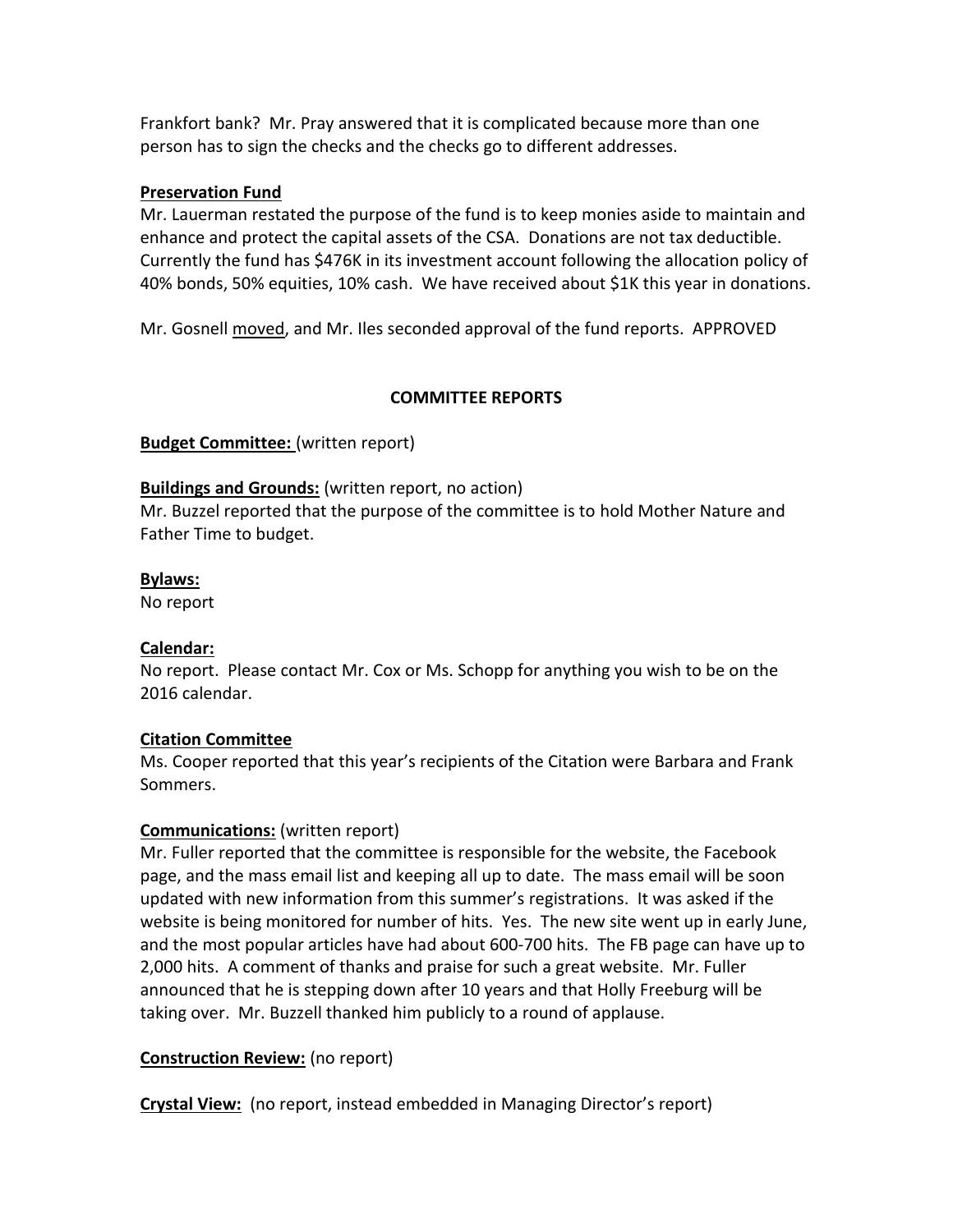### **Ecology:** (written report)

Ms. Campbell shared that the M-22 butterfly garden has begun by Nancy Baglan, Joel Buzell, Carolyn Thayer. The Ecology committee, and the Women's Association have helped raise funds for it. We need more, please pollinate the word.

Ecology Fun is up and running with Kevin Kinnen, and 50+ kids ages 4-6 and 7-11 in each class.

## **Forest Care:** (no written report)

Ms. Wolszon reported that as a new committee, it continues to work to address the loss of the ash and beech trees on the property. They are at work on educational videos for how individuals, and the CSA as an organization can address the removal of diseased trees and help establish the new understory. There was a question if attempts to save ash trees have been successful, and the anecdotal evidence is that treatments are working, especially on the smaller trees. Two large trees near the Meeting House have been treated, and they appear to be holding their own. But, this is expensive. Another commenter commended the forester who walked the properties last summer.

**Legal:** (no report)

### **Membership:** (written report)

Ms. Cooper asked that attendees return their cards on the way out today.

## **Nominations:** (written report)

Ms. Gottlieb reported that the 5 individuals on the slate will, if elected, begin to serve a 3 year term on the BOT. These are Nancy Gillett, Callie Gruman, Tom Johnson, Barbara Perry, and Steve Walton. The committee considers all who are brought forward, and takes balance, gender, age, membership status, history of participation in CSA activities, sense of responsibility, and willingness/ability to make the meetings with consistency. The committee does try to be transparent. Ms. Wolszon thanked the committee for their hard work in bringing in well-rounded sets of trustees.

Mr. Royle moved and Ms. Reisner seconded that nominations be closed and the entire slate be elected with one vote. APPROVED. Thank you to Ms. Rollinson for creating the poster in the office with slated officer bios.

## **Spiritual Life:** (written report)

Mr. Edmonds reported that the Gibson Lecturer is Father Francis has just arrived to preach and teach us this next week. (see written report).

#### **Tennis:** (written report)

Mr. Nahnsen reported that Mr. Tull is doing an exceptionally fine job in his first year, and Bob Brown is (on a volunteer basis) conducting adult lessons. The July tournament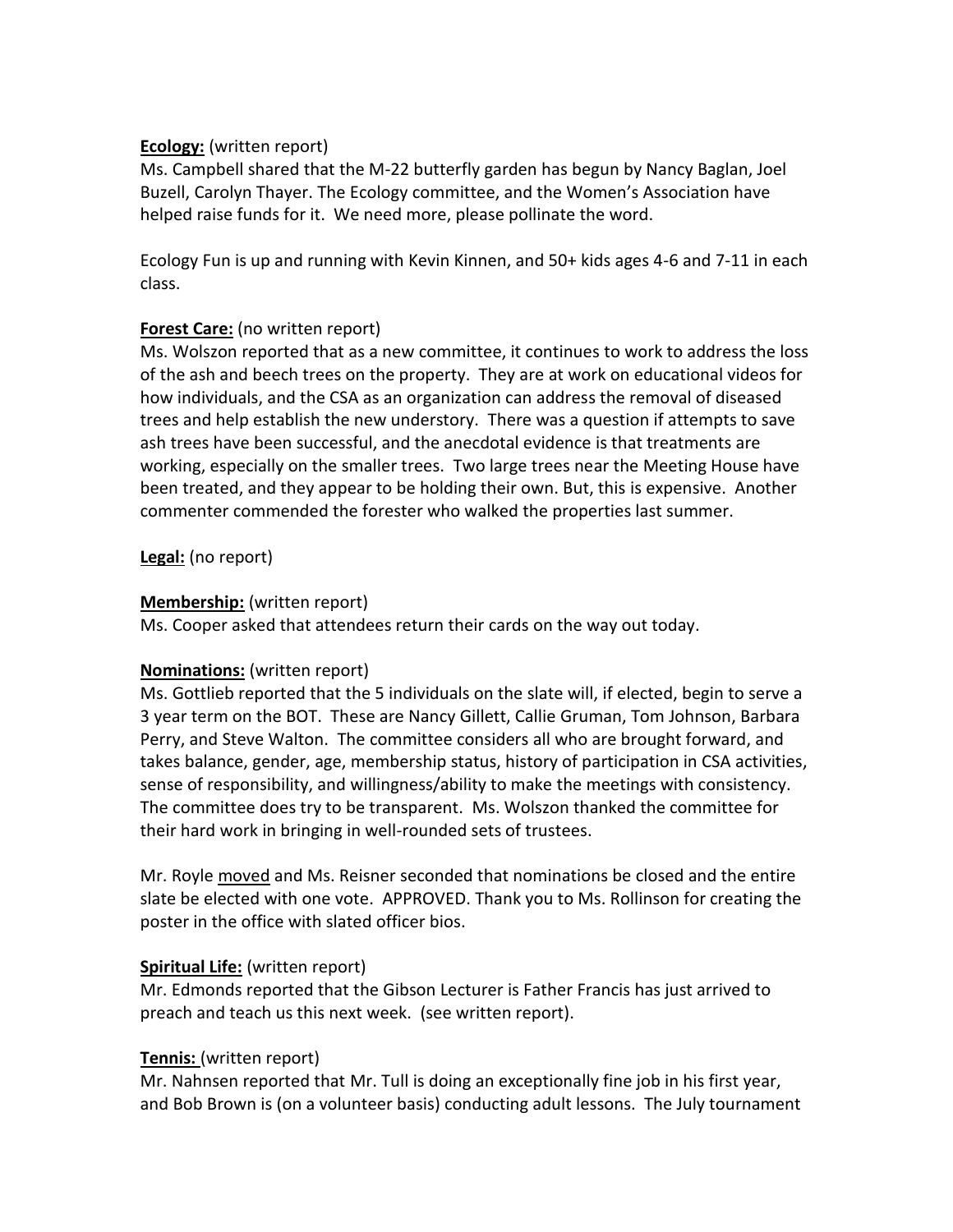went well. The new card system at the Woods Courts has had its detractors, but it is gradually catching on, and the committee will keep it in place for two more years. Yesterday 20 mixed doubles teams visited Crystal Downs and "trounced" the CD in a friendly competition.

#### **Waterfront:** (written report)

Mr. Cooper reported that the committee is looking for a replacement (or two) to undertake the volunteer work that Pete Weir has done for several years in the offseason (taking in the lifeline in late September for example). Jason Burt has volunteered to help. There is apparent increased boat traffic on the east side of the lifeline from non-CSA members who have to be informed that this is a private beach. Most are accommodating, some have not been as friendly. If you see such visitors, please let the Waterfront staff know. Thanks to Mr. Iles for being chief bouncer. Comment: can we make the boating area just for boaters and not swimmers, and post a sign? Answer: This has historically been a losing battle. Question: Is anyone responsible for safe play on the Crystal beach playground equipment? Last week children were jumping from the top of the slide: Answer: we certainly rely on parents to supervise their children, and this is not an official responsibility of the waterfront staff. Community members are encouraged to say something to children who are behaving in unsafe ways. The Dertz family has stepped forward to help refurbish playground equipment at the Michigan beach, and there will be a survey this winter for ideas of needs in this regard. President Daly thanked the committee for doing all the data collection re: swimmers' itch.

#### **Youth:** (written report)

Ms. Rollinson reported that she has agreed to chair a new committee to provide a youth choir (ages 8 and older) at the CSA. This summer there will be 4 rehearsals (late July, early August) and a performance on August 9, after which we hope to get feedback to make plans for future summers. Shannon Wise and Martha Reisner have volunteered to help.

Tom Johnson moved, and John Harbeson seconded approval of the committee reports. APPROVED

#### **Old Business:**

Thanks to the CSA for paving Winthrop Walk.

#### **New Business:**

Mark Walton asked that the Buildings and Grounds committee look at the walk/path that goes along M-22 across from the Assembly Building to Crystal Beach since it was in disrepair that encouraged people to not use the painted crosswalk. He also said that since there is no opportunity for a beach fire at the Michigan Beach when water levels are so high, a fire pit below Crystal View similar to what Chimney Corners and Three Pines have would benefit CSA families who would like a beach fire.